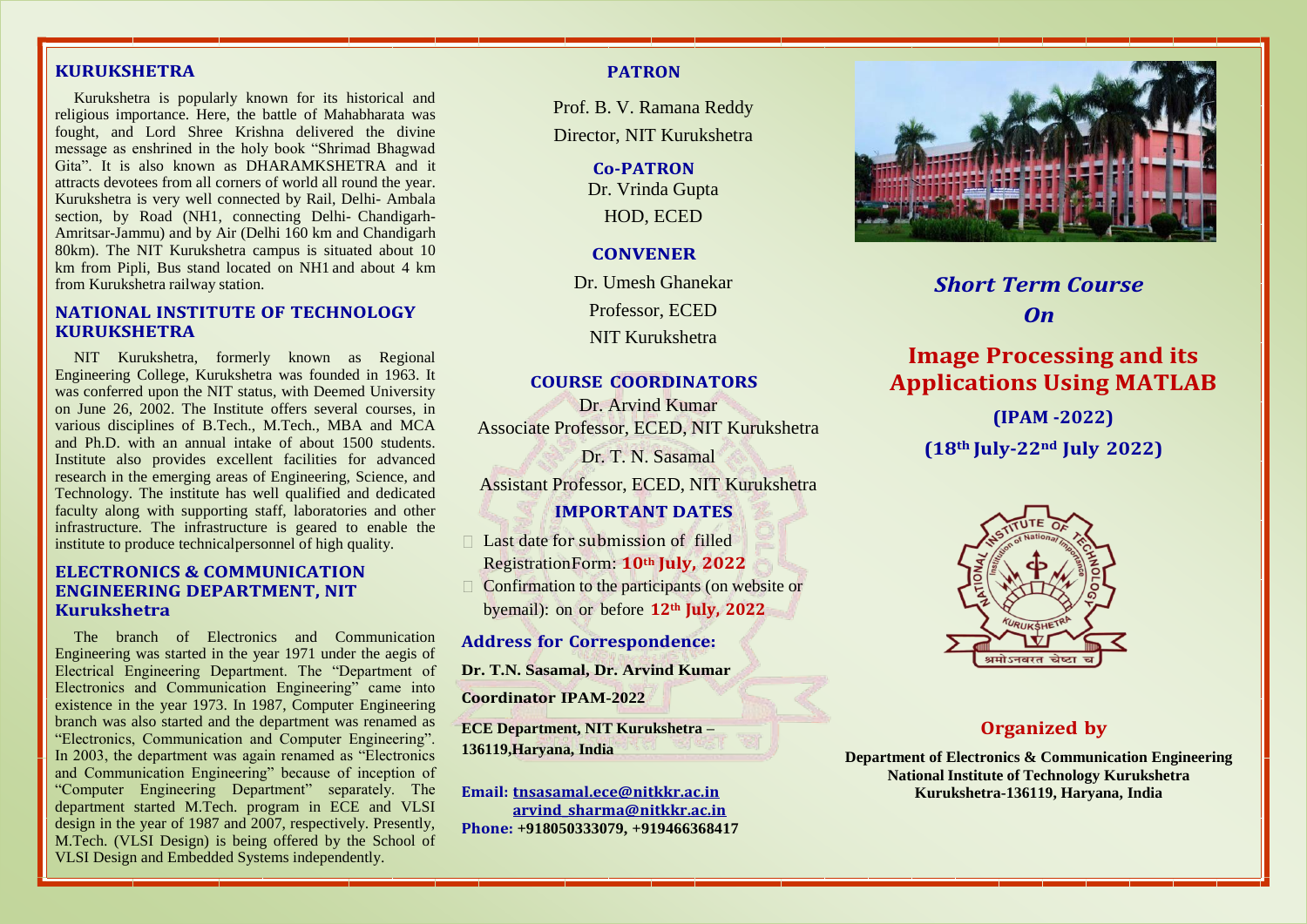## **Objective of STC**

The STC is concerned with the basics of Image processing and its applications using MATLAB. Rapid development of Image processing and computer technology has affected all the scientific areas. In the same time, programmers were working on designing different algorithms for Image Processing using MATLAB. Not long time after creating Matlab, it became very popular, especially among teaching facilities. Many libraries have been developed, among them Image Processing Toolbox. It gives multiple opportunities of illustrating mathematical equations. 'Normal' applications lose with MATLAB in the area of an image recognition and filters adaptation. No program works better with using for example morphological transformation than MATLAB. It also gives a lot of possibilities for creating linear and nonlinear filters. High level programming language that hides unnecessary details from designers can definitely be considered as an asset too. In order to decide if MATLAB is the right tool to implement a software with, the future programmer has to take a closer look on the main purpose of the Image processing applications.

## **Contents to be covered**

#### **Following topics will be covered during the Course**

- Basics of Image Processing
- Single Image Super-resolution (SISR)
- Image Dehazing
- Noise Removal
- Steganography
- Image Forensic, etc.

## **RESOURCE PERSONS**

The resource persons will be from premier Institutions of India like IITs, NITs, and experts from Industries/ Govt. organizations.

## **Who can attend?**

Faculty members/ research scholars/ students from academic institutes approved by the AICTE/ UGC/ MHRD and Scientists/ Engineers working in Private/ Public/ Govt. organizations/ industries etc. can attend the course. However, faculty members and research scholars engaged in Ph.D will be greatly benefited. The application should be made on the registration form and should accompany registration fee as mentioned below:

| Participant's category   | <b>Registration fee*</b> |
|--------------------------|--------------------------|
| <b>Students/Research</b> | $Rs. 1000/-$             |
| <b>Scholars</b>          |                          |
| Faculty                  | $Rs. 3000/-$             |
| Industry/R&D / Govt.     | $Rs. 6000/-$             |
| Organization             |                          |

## \* **Registration fee is non-refundable.**

Registration fee include course certificate and refreshment during STC.

*The Registration fee is to be paid through SBI Collect. Please write the short name of STTP(IPAM2022) in remarks during online SBI Collect payment and save a copy of payment receipt.*

## How to Apply

Interested candidates can apply online through the Google form.

#### **https://forms.gle/kUHY5cNXcGLDSdKL8**

 *Note: Please note that registrations will be accepted on a first come first serve basis. During STC, Food and accommodation will not be provided by the organizers.*

## Registration Deadline: 10<sup>th</sup> July, 2022.

**Note:** The participants need to upload (i) Proof of payment (receipt of SBI collect payment) and (ii) Signed copy of registration form by  $10<sup>th</sup>$  July, 2022.

## **REGISTRATION FORM**

**Short Term Course**

#### **on**

**'Image Processing and its Applications Using MATLAB' From18th July to 22nd July 2022**

# **Title: (Dr./Mr./Mrs./Ms.) :**

|   | <b>Name (in BLOCK LETTER):</b>                                                  |
|---|---------------------------------------------------------------------------------|
|   | Qualification                                                                   |
|   | Sex (M/F):                                                                      |
|   | Date of Birth:<br>(dd/mm/yyyy)                                                  |
| t | <b>Designation:</b>                                                             |
|   | <b>Organization:</b>                                                            |
|   | <b>Address for</b><br>correspondence:                                           |
|   | <b>Phone:</b>                                                                   |
|   | $E$ -mail:                                                                      |
|   | Category (Please Tick): Students/ Faculty/ Industry/R&D<br>/ Govt. Organization |
|   | <b>Payment Details</b>                                                          |
|   | <b>Transaction ID</b> /<br><b>Reference ID:</b>                                 |
| f | <b>Date of Payment:</b>                                                         |
|   | Amount:                                                                         |
| l | <b>Attachment(s)</b><br><b>Fee Payment</b><br><b>Receipt</b>                    |
|   |                                                                                 |

**Signature of applicant (with date):**